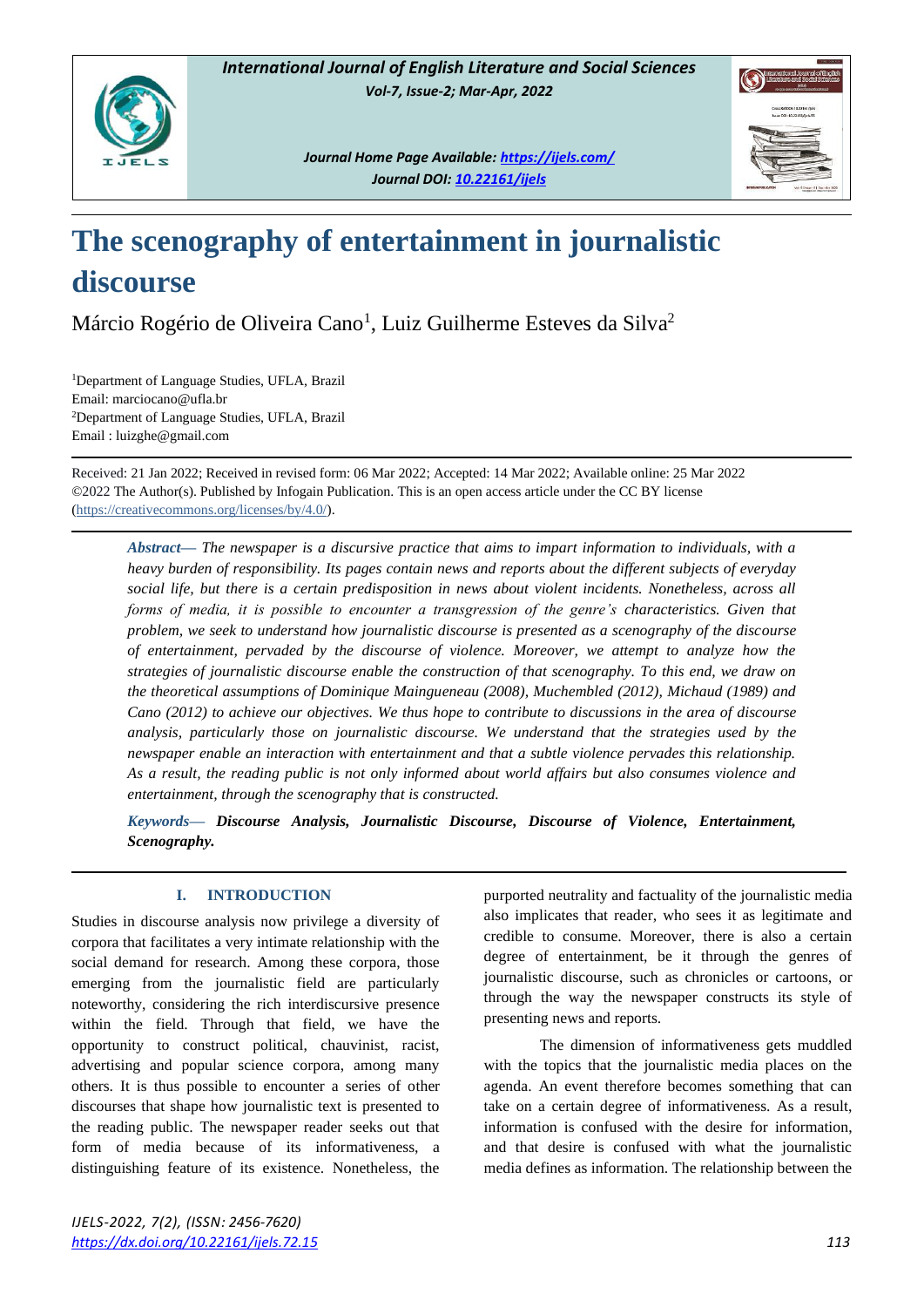reader's desire to feel informed and the information that will respond to that desire can thus be constituted by the movement of journalistic discourse. Consequently, subjects such as violence, sex, or political or celebrity scandals become information to be consumed and, very often, are able to entertain the reader. There is thus a predisposition to cover cases of violence, given the large number of those cases in today's society. However, simply presenting news about crimes, deaths, assaults, etc. is not sufficient for the reading public to consume the newspaper. Journalists therefore produce the news in such a way that it is transformed.

Within the context of that problem, studies developed within the Reading and Discourse Production Research Group (Grupo de Pesquisa Leitura e Produção de Discurso - GPLPD) have raised the question of whether the discourse of violence and journalistic discourse are in an interdiscursive relationship, causing the scene to construct an entertainment effect. This leads us to our objective: to understand how, in strategies for constructing scenes of enunciation, the discourses of entertainment and violence appear in the journalistic media, as well as how they implicate the reader in their positioning.

To that end, in this paper, we present a theoretical framework comprised primarily of Dominique Maingueneau's studies on categories of discourse, more specifically on interdiscourse (2008) and scenes of enunciation (2008, 2015). Furthermore, we will build on studies previously carried out by us, Cano (2012), on discourse analysis concepts applied to violence, as well as by Muchembled, who presents, more specifically, notions about violence and its historicity. The corpus is composed of three front pages of the Estado de Minas newspaper. That publication was chosen because we are part of a research institution located in that space; we decided to select a newspaper that would speak to a certain Minas Gerais elite and, at the same time, would be a form of media with a broad reach. We did not choose the topselling newspaper, Super Notícia, as it is an extremely sensationalist newspaper and the relationship with the discourse of violence and entertainment is more obvious.

### **II. INTERDISCOURSE**

The discipline of discourse analysis (DA) has both a theoretical and practical character. It is thus constituted by the need to apply theory. Because analyses focus on corpora of diverse social practices, concepts from psychoanalysis, history, philosophy and sociology are used to understand questions related to discursive functioning. As such, although the discipline is part of the field of linguistics, observations from other disciplines are utilized in order to understand, for example, who is speaking, why

### *Cano et al. The scenography of entertainment in journalistic discourse*

they are speaking and for what purpose they are speaking. It is thus always characterized by interdisciplinarity (CANO, 2012).

In addition to that interdisciplinary assumption—namely, recognizing the contribution of other disciplines to the field of DA—it is essential to state that any discourse has, at its core, an interdiscursive constitution. According to Maingueneau (2008) and revisiting the studies of Authier-Revuz (ANO), discourse is grounded in a shown heterogeneity and a constitutive heterogeneity. The former, which is easier to grasp, concerns the way in which the discourse of another is present in an utterance, through an announcement, quotation marks, a citation, etc. In the case of the latter, constitutive heterogeneity, it has a relationship with the mark of other discourses that are present in an utterance and that are not perceived in such a simple, such a marked way. Interdiscourse thus causes the Other to be perceived within a Self, visibly or invisibly. In other words, all utterances made in any communicative situation are grounded in what was previously uttered, in both a favorable position and a contrary position (MAINGUENEAU, 2008).

In this paper, we will take interdiscourse as one of the main theoretical apparatuses for our discussion. Corroborating the assertions of Maingueneau (2008), Cano (2012) states that the object of DA is interdiscourse, which thus has precedence over discourse. That is, any discourse is formed by a set of other discourses.

To understand interdiscourse, it is necessary to consider the triad proposed by Maingueneau (2008): discursive universe, discursive field and discursive space. This triad corresponds to an analytical path that must be traveled by the analyst until they reach their study object.

According to Maingueneau (2008), the discursive universe represents a set of discursive formations in which all existing discourses are located. The use of the term universe, however, does not imply an infinitude of discourses, and even being finite, it is not possible to grasp them in their totality. The discursive field is the place where discourses are produced, for they are in competition with others, refuting or agreeing. It is thus understood that it is the place where they are defined, establishing their regularities through discursive formations. Although discourses are constituted within the discursive field, within it, not all discourses behave in the same way. This is due to an "unstable hierarchy [that] opposes dominant and dominated discourses" (MAINGUENEAU, 2008, p.36-37), causing them not to be located on the same plane. Accordingly, within the discursive field, there is a discursive space, representing a subset of discursive formations defined by the analyst in order to comprehend their works (MAINGUENEAU, 2008). The discursive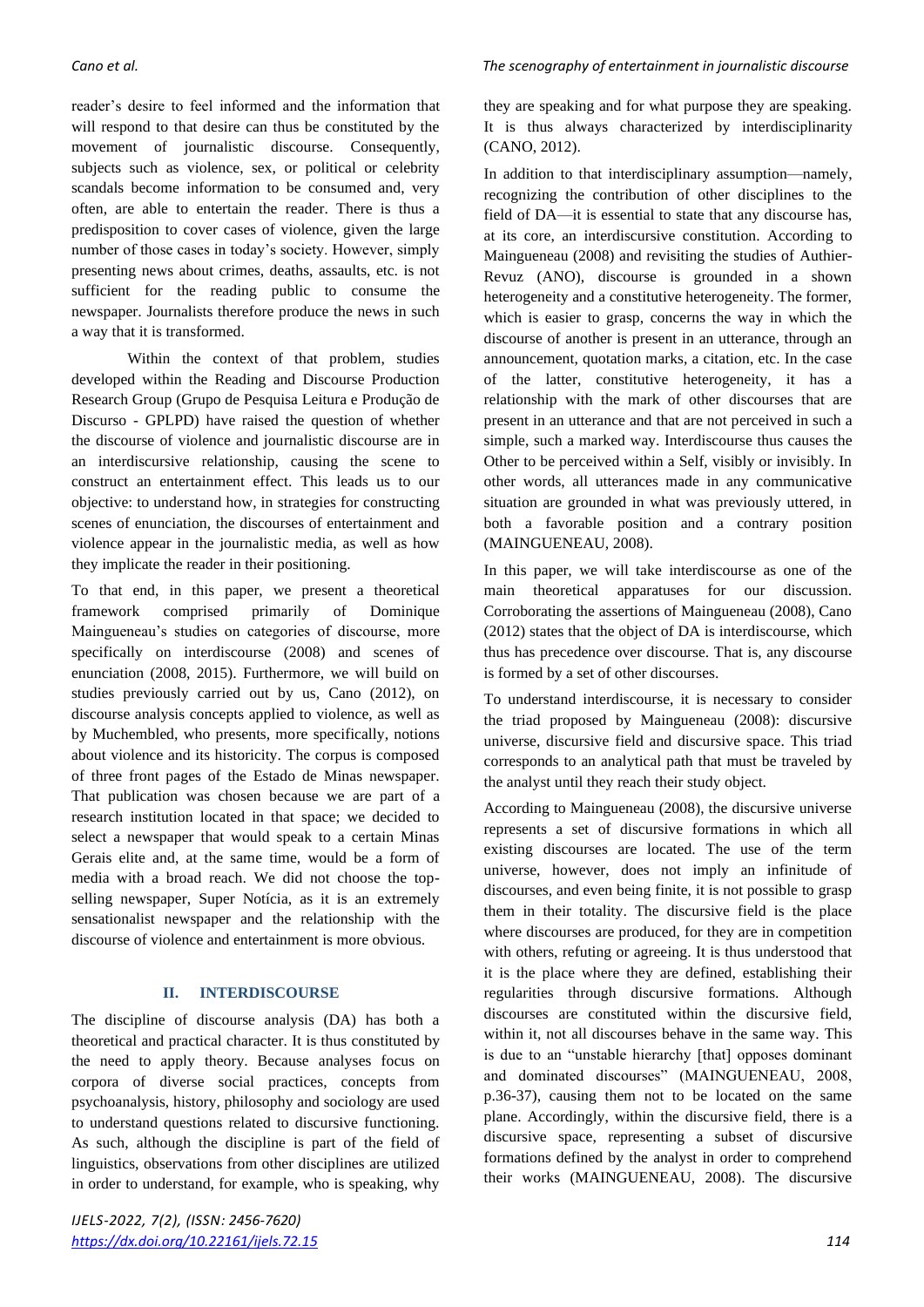space must be constituted according to the objectives of the analyst, which is why we often identify those spaces based on subjects of interest, such as sensationalist discourse, chauvinist discourse, humorous discourse, etc., which circumscribe—within a field—the sequence of utterances that will be selected and described in accordance with the aims of the analysis.

We thus reiterate that discourses are not constituted automatically. It is necessary to consider discursive places and understand that there is a network of dependency among them. For example, within the discursive field, where discourses are in competition, that which leads a subject to utter a discourse inevitably originates in the discursive formation to which they belong, which determines that what they are going to say is this rather than that.

### **III. SCENES OF ENUNCIATION**

For the objectives of our paper, it is essential to understand scenes of enunciation. They are a theoretical device created by Maingueneau (2008), appearing in several of his works over the years. According to him, it is necessary to forestall "notions such as a 'situation of enunciation,' of a strictly linguistic nature, or a 'situation of communication,' which can be used in a purely sociological approach, in which the activity of speaking is somehow described from the outside" (MAINGUENEAU, 2015, p. 117).

It thus adopts the metaphor of the theater, in which we are obliged to play specific roles in accordance with what is imposed upon us. As a result, there is an understanding that the notion of discourse genres is also important for grasping the question because they also impose roles to be performed in everyday interactions. Maingueneau tells us that

It is in instituted genres that subjects are most aware that they are participating in a theatrical play, that they are performing a previously imposed role. A discourse genre mobilizes its participants through a determined role but not in all of its possible determinations (2015, p. 118).

Maingueneau thus proposes three scenes to better understand scenes of enunciation: enclosing scene, generic scene and scenography.

The first, the enclosing scene, is what defines the type of discourse, which is the result of an established portion of some social activity that is characterized by a network of discourse genres (MAINGUENEAU, 2015). Cano (2012) asserts that the enclosing scene is equivalent to the discursive field, as it uses its typical forms of designation. It is thus what allows us to perceive, for example, that a pamphlet received on the street can be part of advertising

### *Cano et al. The scenography of entertainment in journalistic discourse*

discourse, political discourse, religious discourse, etc. With this, the author also affirms that through it, it is possible to enter into one discourse rather than another on the analytical path.

The generic scene is established through discourse genres. According to Cano (2012), genres construct a generic scene in which socially legitimized roles are established between the enunciator and the co-enunciator. Those roles, in Maingueneau's (2015) perspective, result in norms that substantiate some expectations related to those genres.

Those norms are as follows: one or more aims, as it is assumed that one or more aims can be ascribed to interaction activities; roles for the partners, where there are rights and duties that are delegated to discursive behaviors; a place for the discursive act, be it physical (schools, courts, specific rooms) or symbolic; a mode of inscription in temporality, be it periodic, of a predictable duration, or ongoing; a medium, as all text is inextricable from its mode of material existence; a composition, as a discursive genre has predefined forms related to its mode of existence; and a specific use of linguistic resources, as discourse genres impose certain restrictions according to the discursive situation to which they belong (MAINGUENEAU, 2015).

Accordingly, the generic scene defines certain genres that will be delegated to a particular discourse. For example, within the school enclosing scene, in the school discourse, there are specific genres that are part of that school social practice. There is the classroom genre, the lecture genre, the discussion genre, the parent-teacher conference genre, and so many others.

Based on those questions, we arrive at the scenography. In this third presentation mode of scenes of enunciation, we understand that it constitutes a mode of staging through which a discourse can be seen, be it through a specific genre that is part of the generic scene or another way of speaking that is conditioned to the intentions of the enunciator. Cano, corroborating that idea, states that "the scene does not need to develop in its typical form, and in its unfolding, it can assume another scenography that relegates to the background the scene that would normally happen" (2012, p. 68) Beyond that affirmation, Maingueneau asserts that

The notion of scenography is based on the idea that the enunciator, through their enunciation, organizes the situation on the basis of which they intend to enunciate. Any discourse, through its own development, actually intends to elicit the support of the recipients, establishing a scenography that legitimizes it (2015, p. 123).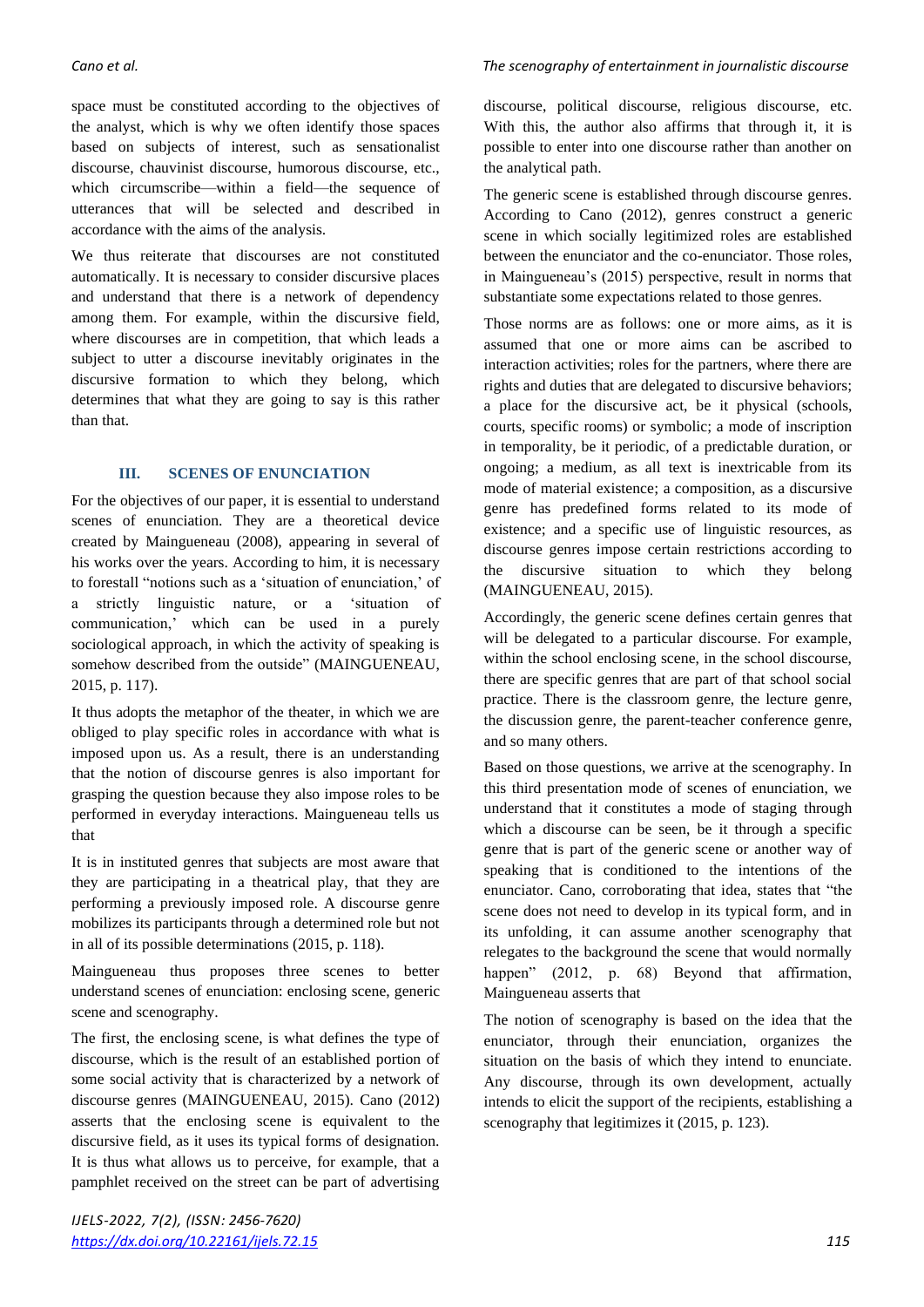The staged nature of the subjects, spaces and times must be remembered, however, and reinforced. Radicalization through a theatrical metaphor is imperative, as we need to understand that interactive processes, events, are always staged more or less consciously by the co-enunciators. Their productive character lies precisely in the possibility of raising awareness about the level of engagement and perception of the game of the scene. That kind of category can contribute to society's perception of its own method of constructing and projecting social relations. We can thus understand when we are situated in the game of the advertising scene, for example, and we play the role of the consumer, in a naive way, without questioning or resisting the role that is imposed upon us. Although it is complicated to speak about awareness, we can infer from this discussion that it is possible for us to be more resistant to the restrictions of the roles imposed, insofar as the staging is assumed as such.

Consequently, problematizing the scene pervaded by entertainment and violence makes it possible to describe, at a minimum, certain traits that are able to better elucidate the role we play and how to resist, to reconfigure it and, to a certain extent, to propose a different engagement in the unfolding of the scenography.

### **IV. THE DISCOURSES ANALYZED AND THEIR PLACES IN THE DISCURSIVE REALM**

To understand the analysis that will be carried out, it is important to address the discourses that will be our corpus and the place they occupy within the discursive realm. We will then consider those places. Maingueneau (2010) states that not all discourses are accepted in society and they thus occupy different places within the discursive field. He proposes a division between paratopic, topic and atopic discourses (MAINGUENEAU, 2010).

For accepted discourses, the author proposes the terminology of topic discourses, as they are located in society and perform a specific function within it. However, they do not legitimize themselves. They need discourses that are self-legitimizing in order for them to have credibility. Those self-legitimizing discourses philosophical, scientific, literary, and religious—are called paratopic discourses (MAINGUENEAU, 2010).

In contrast, a discourse that is not legitimate, is pornographic discourse. That discourse, as well as several others in the same situation, are called atopic discourses. Those discourses are thus predicated on a double impossibility, according to Maingueneau (2010). By specifically examining pornographic discourse, we can borrow its assertions in order to better understand this question. Since pornographic discourse is an atopic

### *Cano et al. The scenography of entertainment in journalistic discourse*

discourse, it is impossible for it to exist and impossible for it not to exist. We thus extend this assertion to all discourses considered atopic. Its existence is impossible because, as it is a peripheral, unaccepted discourse, its producers and readers do not acknowledge it, for if those discourses were accepted, society would introduce other forms of constitution, and its existence would be jeopardized. Furthermore, although it is not accepted, it exists and is part of other discourses. It is present in newspaper stands, bookstores, etc., hence the impossibility of its nonexistence.

Having made those considerations regarding places in the discursive realm, we will now address journalistic discourse, the discourse of violence and the discourse of entertainment. We will thus seek to demonstrate the place of those three discourses within the discursive realm.

### **Journalistic Discourse**

Journalistic discourse, as Cano (2012) indicates, is an example of interdiscourse par excellence. It contains a number of other discourses that enable the construction of journalistic discourse. There are, within the pages of newspapers, as well as in television newscasts, discourses that circulate and give it a certain "tone." Political and advertising discourse and the discourse of entertainment are located within it, in an interdiscursive relationship. It is through them that the newspaper, in addition to conveying the news, organizes its mode of speaking.

As Cano (2012) explains, a newspaper will never stand against the political group with which it is allied; the advertising pages will be laid out in accordance with articles that have a connection with what is being sold by a particular advertisement. Entertainment is related to the way the news is constructed, be it in a comical manner, a literary manner or even in relation to the use of colors or images; what is important is capturing the reader's attention.

With regard to the language adopted by the newspaper, it always aspires to be concise and objective, but that is an idealized version of the press, which in no way achieves that level of perfection. In reality, the idea that shapes the perception of the press as a space of truth, factuality and neutrality—even in language—is nothing more than a representation established by hegemonic groups to create an effect that ultimately manipulates and implicates the reader, causing them to believe they have that experience of truth, factuality and neutrality. Márcia Machado and Nilda Jacks (2001) discuss the specificities of journalistic discourse, arguing that it must privilege the uniqueness of facts, data, in order to be impartial. According to the authors, to achieve that particular impartiality, the journalist should not use adjectives, so as not to attribute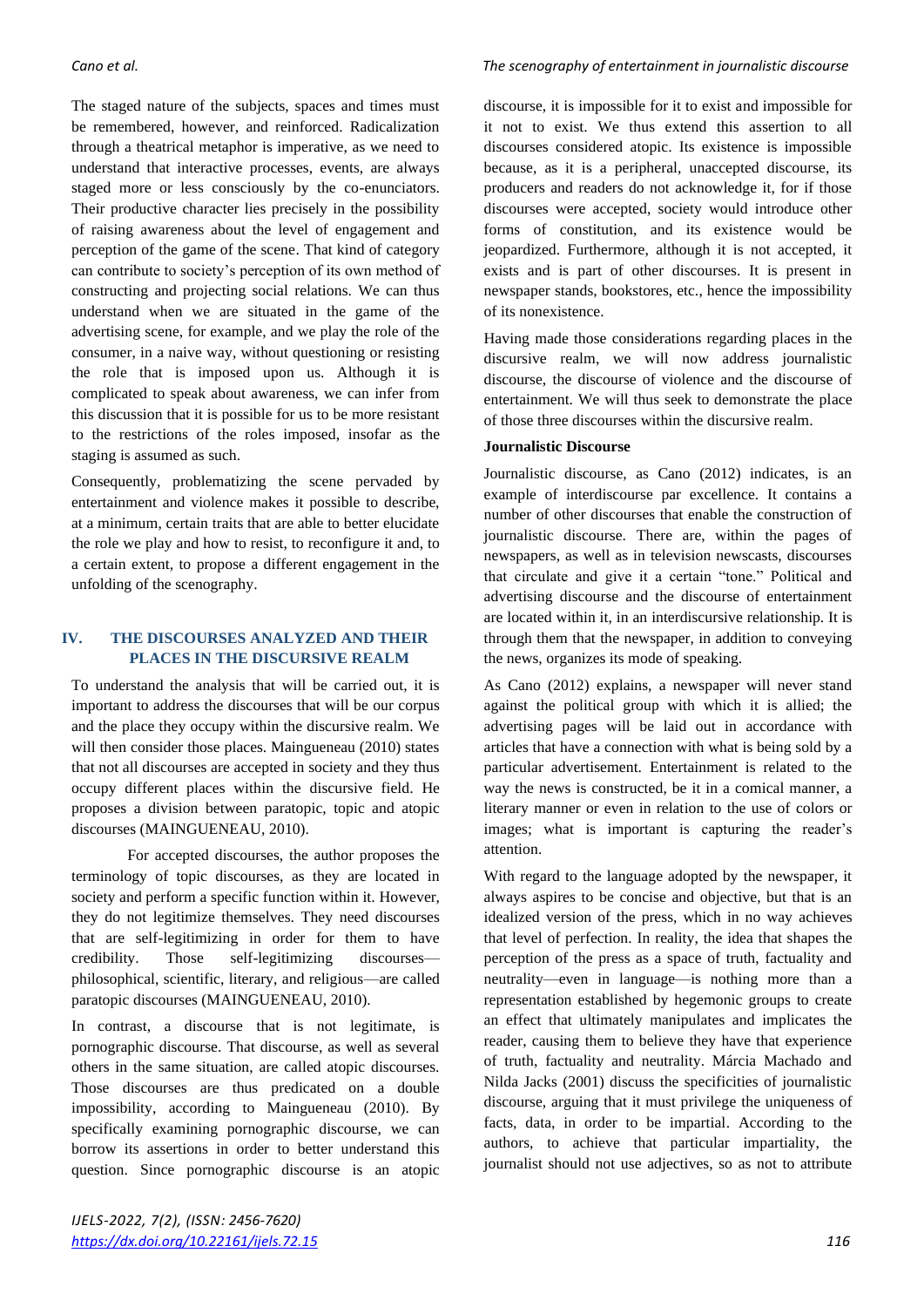values; should refrain from irony because it can be offensive; and should avoid, in every case, ambiguity.

However, what is evident in the journalistic media are strategies that can create a simulacrum of that world so committed to truth, to neutrality. Such a simulacrum creates the effect of impartiality and, consequently, prestige among readers. In that simulacrum, which activates that perception, it is difficult to recognize the use, for example, of entertainment, as a way to engage the reader and relegate neutrality to the background. Based on that view, Machado and Jacks (2001) state that the enunciator of journalistic discourse always has their reading public in mind. As such, the distancing from the characteristics of that discourse is not done unconsciously; it occurs as a result of the newspaper's own sales needs. It is important to emphasize, however, that the distancing occurs to different degrees based on the journalistic media. There are newspapers with a greater distance that have a great deal of sensationalism or are labeled as not credible, and there are others with less distance, despite having a certain degree of sensationalism or entertainment, and are therefore labeled credible and considered to be conveying information without marks of subjectivity.

To end our discussion of journalistic discourse, it is possible to state that within the discursive realm, it is a topic discourse, considering its inclusion in society, its social role, its definition of subjects who use it and make it circulate, as well as the fact that it uses paratopic discourses to legitimize itself. Moreover, within journalistic discourse, there are discourses that are not recognized and accepted by society, such as the discourse of violence.

The privilege of occupying a topia causes the journalistic field to become part of the everyday dynamic of society, conveying that everyday life and, at the same time, constituting it. The media, the press and the newspaper are embedded in the daily life of the city, in such an embryonic way that we do not know whether society steers the newspaper or the newspaper steers society. By entering into that dimension of reciprocity, we no longer know how to separate what might be considered real from what is fictional in a clear-headed or serious way, which leads to that simulacra of interaction that proposes stagings related to the world of politics, crime, economics, science, and all everyday practices. The media therefore exists in the belly of representations of social existence and, as such, is where social issues are discussed, where society is engaged and where individuals are entertained by experiencing the themes, hence what transpires in entertainment, in unconscious engagements and in passions: pain, compassion, hatred, violence, love, envy and fear.

### **The Discourse of Violence**

According to Robert Muchembled (2012), the term violence appeared in France in the early thirteenth century and comes from the Latin vis, meaning "force" or "vigor." At first, "it characterized a quick-tempered and brutal person. It also described a power relationship aimed at subjecting or constraining another person" (MUCHEMBLED, 2012, p. 7). It is thus evident that the uses of the word are still maintained but have expanded because we can now also use it in cases where the violent incident is not in actions but in discourse.

Violence, however, can be understood differently by subjects in accordance with the time and place where it is studied. Muchembled asserts that "the classification of these phenomena is not the same in all countries and at all periods" (2012, p. 8-9). He also says that

The perception of the phenomenon also varies within a civilization, especially according to social and age groups and gender. True cultures of violence prosper, even in the long term, when living conditions are hard and the law difficult to apply (MUCHEMBLED, 2012, p. 13).

History ascribes a dual role to what is classified as violence, according to Muchembled (2012): it may be legitimate or illegitimate. This is because, in the past, there were wars with objectives considered just, to defend people, the interests of monarchs or even the church. That is thus its legitimate role. In contrast, and very succinctly, it could be considered illegitimate when the crime, resulting in death, reminds us that the divine law forbids a human to kill their fellow human. Violence is therefore considered legitimate in terms of institutions and illegitimate in terms of morals and customs.

Specifically, in the discursive relationship, violence, according to Michaud (1989), is related to a dimension of acts and states. Acts are those that can be seen—where blood is visible. States are connected to the subtler relationship, which is related to moral violence. Generally, when the discourse of violence is present in that moral relationship, it primarily involves less affluent social strata.

However, thinking specifically about the newspaper, the violent discourse propagated is largely that related to acts of violence, particularly in newspapers of record. In sensationalist newspapers that are not recognized as newspapers of record, the narratives constructed move toward a discourse that privileges moral violence, i.e., states of violence. It is also possible to encounter, however, in certain cases, a discourse of moral violence in newspapers of record.

The violence shown on the front pages of newspapers and in their articles privilege the violence that occurs in large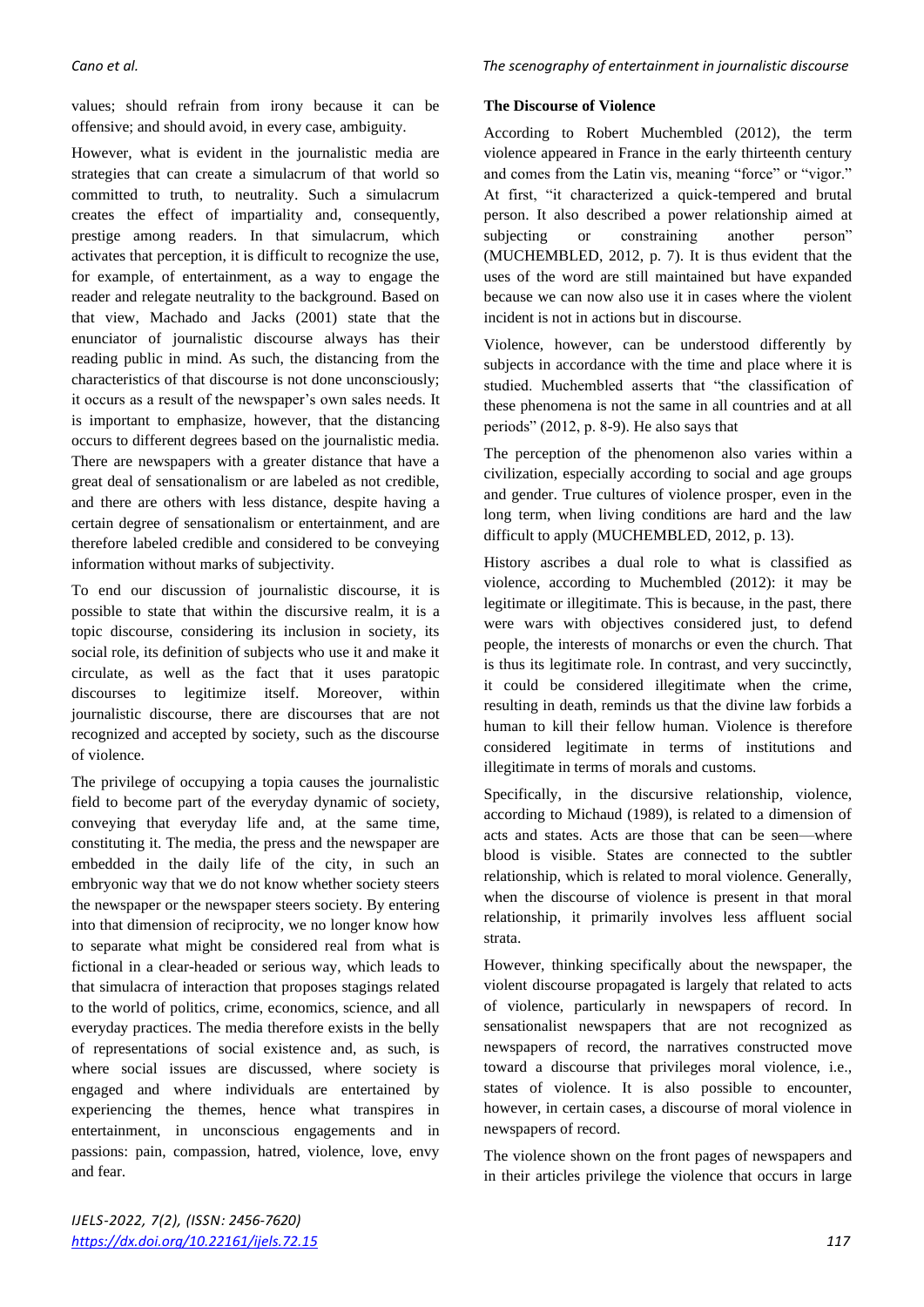urban centers, natural disasters, wars, events that mark society, etc. There is also the violence waged against the poor, the elderly, homosexuals, women, and all those who do not enjoy a certain social "prestige." In these cases, it is possible to see a predisposition toward the violent event being constructed in such a way that it reveals a state of violence, in its subtle form.

Strategies to present the news or front-page headlines also contribute to broadening the discourse of violence. Not infrequently, the use of colors, striking photos and bold letters serve to amplify that violence. Accordingly, when thinking about the place of the discourse of violence within the discursive realm, we believe that it falls within atopic discourses, as they are not socially legitimized and pervade other discourses in order to circulate in society.

It is thus essential to consider the fact that we are emphasizing two dimensions of violence. Everyday violence is criminalized, i.e., the subject killed another; they will be judged and possibly convicted. The fact that society criminalizes some acts recognized as violent casts those subjects into that world of marginality. They become part of a world without place, without topos, atopic. A crime is planned in darkness, in hiding, in private and never under the city lights. The lucidity of that perception is, however, blurred when we introduce the second dimension of violence, which is states; this dimension becomes yet more atopic than criminalized acts, as the legal apparatus does not always recognize it as violence. We can also adopt a continuum of states of violence between two poles: from the most visible to the least visible. Among the most visible today are, for example, violence against women and against Black people and bullying; among the least visible are violence against Black women and against Black people living in poor communities, corporate harassment, as well as, we emphasize, language influenced by exaggerated violence. The latter modality is located in a state of violence, as it is confused with the act itself. For example, a video of one subject killing another conveys an act of violence to the senses; that same video repeated ten times in a television news report creates an exaggeration, establishes fear and terrorism, leading to a state of violence. An assault constituted as a fact by an article may convey an act, but that same assault conveyed by a report with a more affective prose in a literary style, with the use of metaphors and comparisons with the cinematographic world, for example, elevates it to a state of violence.

### **Discourse of Entertainment**

To what extent do we engage in journalistic reading as entertainment? That question seems absurd or, to say the least, strange, considering that we open up the newspaper to inform ourselves, to update ourselves, through the

### *Cano et al. The scenography of entertainment in journalistic discourse*

aforementioned credibilities, such as the factuality, neutrality and informativeness of the journalistic field. To reflect on journalism as entertainment is to think about society itself at the threshold of reality and fiction, where we find the news. Constructed based on an event, transformed into fact, the news strives for a perspective that engages, seduces and makes the reader want to read, continue reading, and feel the lack of information. At the same time, the reader laughs, cries, falls in love with and despises the people in the news and events. To maintain itself as a company and sell the news, the newspaper will exploit the entertainment potential of consumers. For that reason, we will shift the perspective and think about the news as entertainment.

According to the etymology of the word entertainment, found in the Houaiss dictionary, it comes from the Latin tenere, meaning "to have." Gabler (1999) argues that entertainment concerns actions that seek to amuse and interest people. In that context, we believe that entertainment is part of the constitution of any human being's culture because, as Coan (2012) states, the needs of individuals are not centered only around material survival, causing amusement to fill a potential lack in people.

Considering the above, entertainment is that which is able to satisfy the desire originating in that lack. However, that desire is only satisfied if it is related to the dimensions of capitalism because entertainment also becomes an industry. Gabler (1999) thus argues that life becomes a movie, as different situations in human relationships are embellished to ensure that pleasure enables profit and satisfies the viewers, who are the actors of social life.

We understand that in the past, what was considered entertainment was largely intended for an elite that only consumed an art presented as erudite; it is enough to think of the theatrical plays, music concerts, books that were intended only for the wealthiest. There was little left for other individuals who were unable to consume those forms of entertainment. As such, understanding entertainment as a way to satisfy needs, it would be necessary to construct methods to provide that audience with an art form that was accessible to them. The entertainment industry thus uses the capitalist landscape to reach all levels of society, favoring large profit-seeking companies (COAN, 2012).

Given the scarcity of time, the pursuit of entertainment is jeopardized. If the pursuit of amusement, understood as entertainment, must fill the lack in human beings and there is less and less free time, that tool of abstraction and escape from the conditions that imprison beings must be present in other moments of life. The discourse of entertainment thus pervades common day-to-day situations. To obtain a profit, the media industries use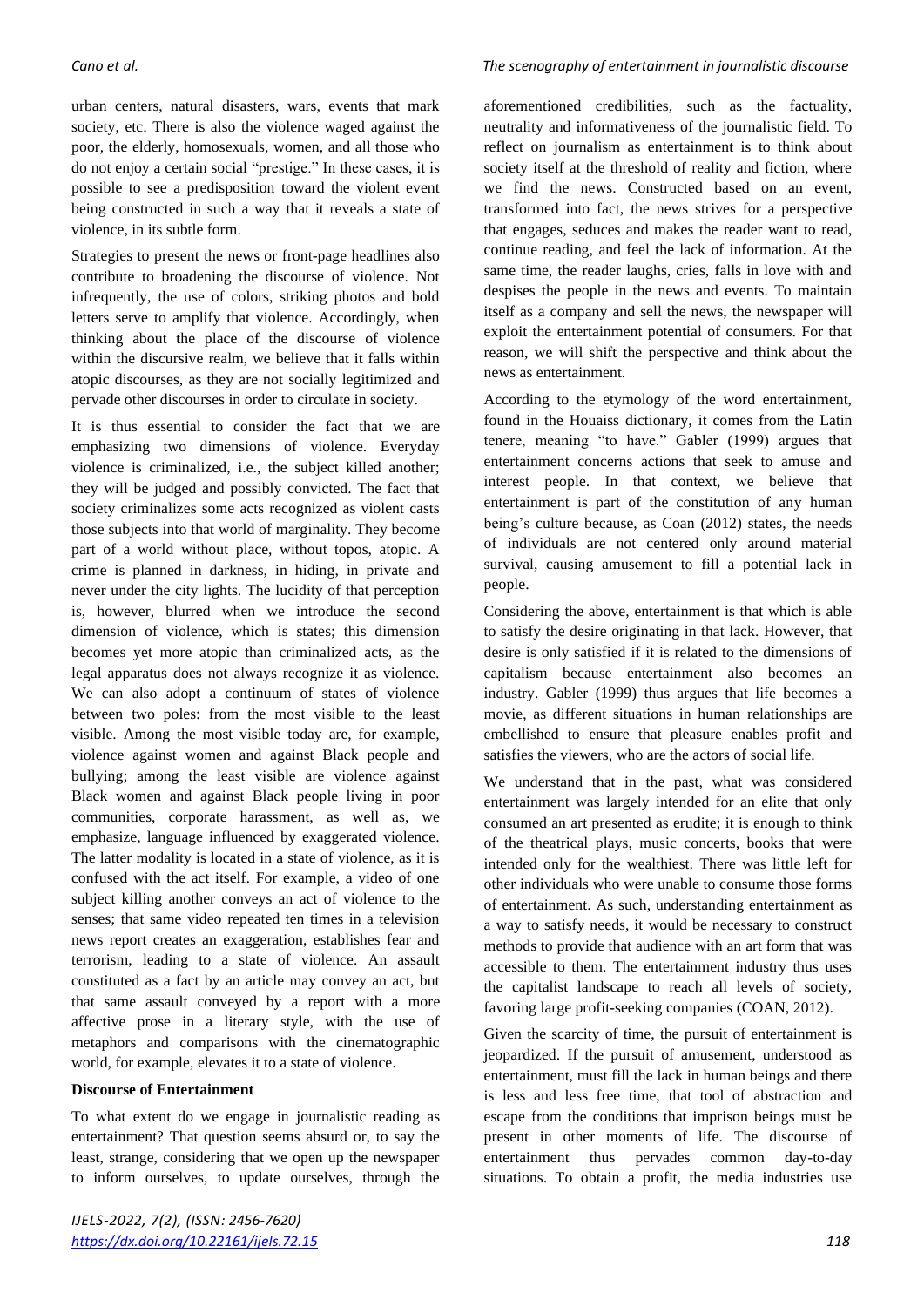entertainment to provide the fulfillment of that lack in individuals. According to Coan (2012)

Free time ceases to be a space to disconnect from everyday life and becomes time that should be used to produce financial advantage for the capitalist system, i.e., to consume (television, newspapers, magazines, radio, internet—media in which advertisements appear) or to take a leisurely stroll in "shopping centers" (COAN, 2012, p. 7).

Furthermore, Gabler (1999) draws our attention to the fact that a life being transformed into a movie produces within us the process of entertainment being experienced all the time. For that reason, we believe that the discourse of entertainment is present in situations that provoke amusement in interlocutors. It is present in objectively entertaining genres, such as film, music, theater, etc. However, it is not present only in those genres. Through interdiscourse, it is possible to discover the discourse of entertainment in other discourses, in a constitutive way, such as journalistic discourse.

As we mentioned above, it is possible to encounter certain characteristics that can be constitutive of a discourse of entertainment within the pages of newspapers. The eyecatching colors, the exaggerated headlines, the shocking images, the literary construction of the articles and so many other artifices organize the mode of speaking, in order to make it possible to sell entertainment in the pages of the newspaper. Furthermore, the mechanisms establishing a discourse of entertainment in the newspaper often use facts that deal with sex, violence, fear, and insecurity. There is thus a movement toward satisfying the reader's needs, offering entertaining forms that meet the needs of individuals, but also a method of staying falsely informed about world affairs. The false sensation of information is due to the embellishment of the newsworthy fact, transporting it from reality to a condition of fiction, entertainment.

Finally, we can understand the discourse of entertainment as a topic discourse because it has a well-defined social function and is accepted within society. Nonetheless, as we have already perceived, it is constituted by other modes of speaking that are atopic. Within it, there are constructions that are violent, although in a subtle way.

### **V. ANALYSIS AND DISCUSSION**

Three front pages of the Estado de Minas newspaper from 2019 were selected to compose the corpus of this work. In these front pages, we analyze how the discourses of violence and entertainment appear within journalistic discourse, in an interdiscursive relationship, using the assumptions of scenes of enunciation, in order to engage

### *Cano et al. The scenography of entertainment in journalistic discourse*

the reader. It is thus possible to confirm how scenography works in an intersemiotic perspective, to construct a scene of entertainment. We speak of an "intersemiotic perspective," drawing on Maingueneau (2008), when we affirm the importance of analyzing practices in this sense, as well as the fact that they should not be separated from the discursive formation to which they belong.

The first front page is related to a crime committed by two young men in the city of Suzano, in the interior of the state of São Paulo. On that occasion, they entered a public school and shot a number of students, killing eight people and injuring several others. At the end of the attack, one of the criminals shot the other and then killed himself.

On the front page of the March 14 issue, the day after the event, we can see a headline describing the event as a "horror" copied from an event that occurred in the United States. The noun is used to describe things or actions that cause repulsion, hatred, and fear. The use of that noun may also indicate something that cannot be understood. The event is an act of violence that caused a national uproar. We will now analyze the front page and how it is inscribed within the scenes of enunciation.

# ESTADO DE MINAS MASSACRES EM ESCOLAS I<mark>SSS</mark> Colombine (EUA)<br>† † † † † † † † † † † † † Till Realenge (RI)<br>††††††††††††† BRASIL VOLTA A COPIAR O 7218 Sunta Fe (EUA)<br>† † † † † † † † † † 2015 Sunno (SP) S ESTADOS LINIDO FUNCIONÁRIOS DA VALE<br>DE VOLTA À PRISÃO **CIRCO NA PRACA THEFT HE**



*IJELS-2022, 7(2), (ISSN: 2456-7620) <https://dx.doi.org/10.22161/ijels.72.15>119*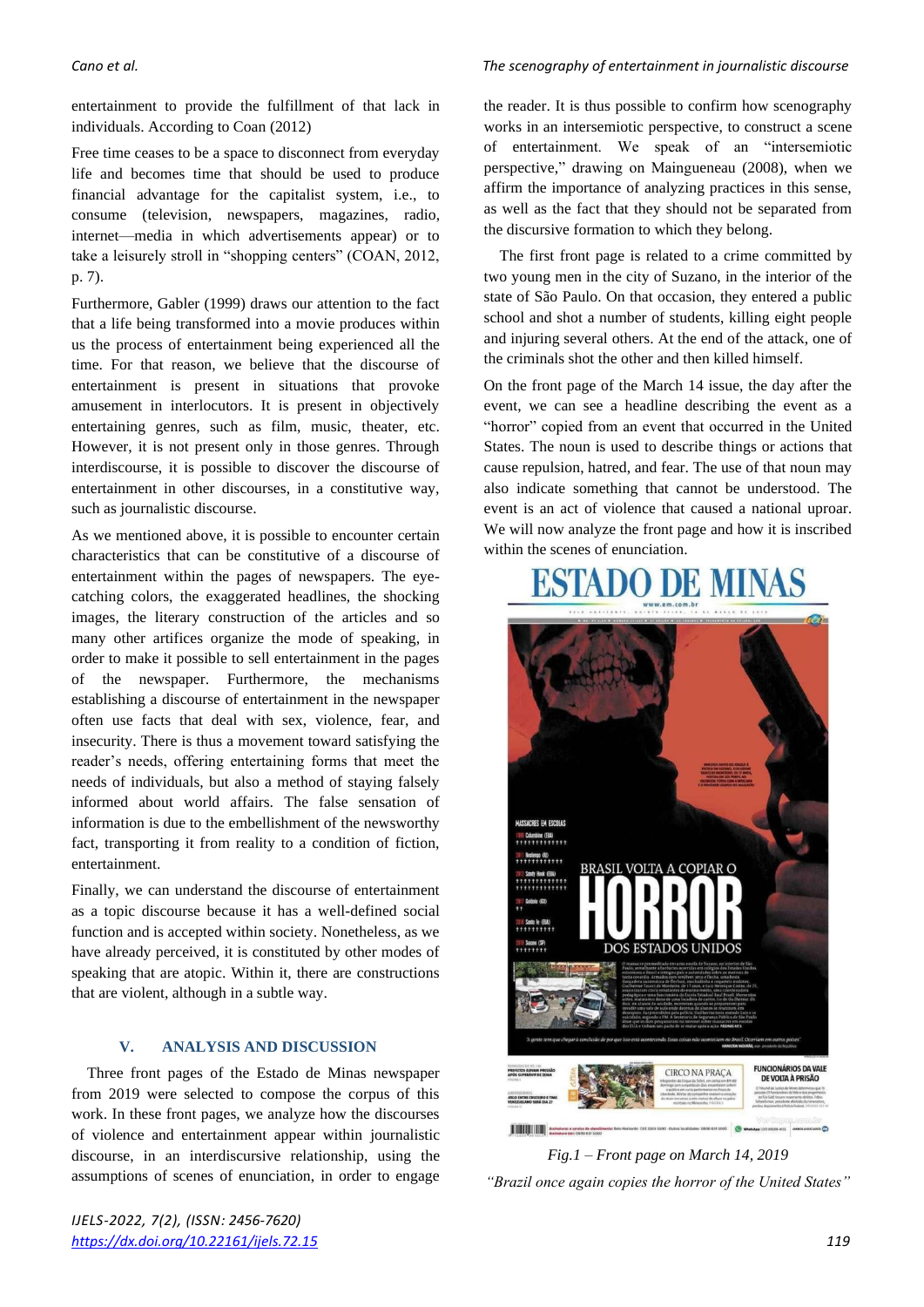With regard to the scenes of enunciation, journalistic discourse is the enclosing scene, and the newspaper's front page is the generic scene. We thus enter the discursive field of journalistic discourse and select the discursive space of violence and entertainment in order to comprehend our analytical work. Journalistic discourse is placed on this front page as a source of information about an act of violence; the newspaper's front page predisposes the reader to have certain expectations, as it is eyecatching, with a striking title about an event that has occurred and an image related to what is being reported. However, what we perceive is a distancing from what is purported to be a front page. In this case, the scenography constructed is similar to a movie poster, a genre intended for the discourse of entertainment, which can also be perceived in the other front pages that we will analyze.

The image of a man shrouded in a mask, against a red background, holding a gun in a defiant attitude, reminds us of horror movies that are box office hits. As such, a scenography of entertainment can be seen on the front page of the newspaper. It can thus be said that readers not only want information but also a certain degree of entertainment. This is connected to the need to sell and to embrace the taste of the reading public, for, as Machado and Jacks (2010) remind us, the journalist always has a virtual reader in mind and—intuitively—seeks to write in accordance with the interest and tastes of that reader.

A simulacrum of truth and neutrality is also created, causing the reader to believe that he or she is being informed and, with that false sense of information, to feel a supposed sense of safety, as if what happens to another person could never affect the reader. That false sensation is transposed to the reading public when the newspaper, creating the headline in question, creates a distance between the event and real life; the way it is covered is no longer a reality but, rather, situated in the dimension of the fictitious, of entertainment.

Furthermore, when we return to the historical constitution of the discourse of violence, its dual role as legitimate and illegitimate (MUCHEMBLED, 2012), the front page reaffirms the unacceptable character of that act. However, what we pose as a problem in that relationship is the presentation made using images and words within that intersemiotic production, causing a state of violence to emerge.

The discourse of violence thus appears in the construction of fictional levels through the utterance made by the producer of the headline in question. It is possible to observe the use of the generalization "Brazil once again...." In this sentence, the country is positioned as an imitator of an entire scene of violence, as if the event occurred throughout the entire national territory. The use

### *Cano et al. The scenography of entertainment in journalistic discourse*

of the phrasing "once again" also posits the earlier occurrence of the act, as if it were common to copy events such as those in the US. Another level of discursive violence appears in the use of the adjective "horror." As mentioned above, it describes an event that is difficult to explain, as it is linked to terror, to fear. We return to the words of Machado and Jacks (2001), which affirm the newspaper's need to maintain a distance from the use of adjectives in order to be impartial, without any marks of subjectivity.



*Fig.1 - Front page on September 8, 2019 "Deadly Traffic"*

*"The number of deaths from traffic accidents is close to the number of homicides"*

We thus find that the scenography of violence and entertainment is present in our corpus, as seen on the second front page analyzed. Published on September 9, 2019, it reports on data released by Insurance for Personal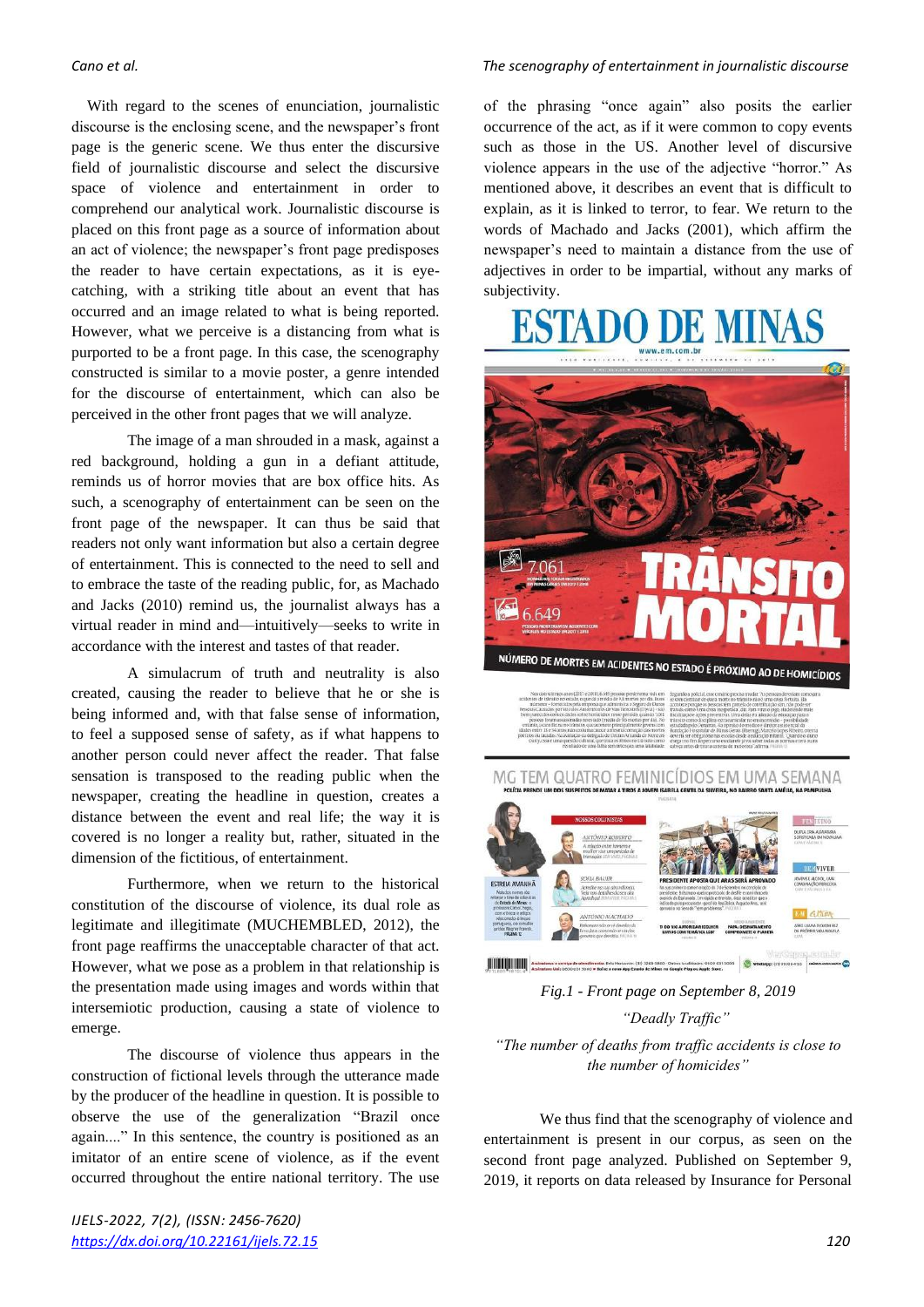Injuries Caused by Land-based Automotive Vehicles (Seguro de Danos Pessoais Causados por Veículos Automotores de Vias Terrestres - DPVAT) regarding the high number of traffic accident victims in the state of Minas Gerais. According to the report, the number is so high that it is comparable to the number of murder victims in the state. We will now look at the front page:

Once again, there is a movie poster scenography that utilizes a state of violence and is placed in a front-page generic scene. The eye-catching colors and striking image are reminiscent of big action movies with speeding cars, which have been very successful in recent years and, in some cases, kill off their characters. We can also observe the use of adjectives, giving the utterance a subjective tone.

Once again, the use of eye-catching colors is observed, in order to capture the reader's attention. For the characteristics of a front-page scenography, the striking title is an introduction to the event that is going to be reported, along with the image that corroborates the text. The scenography employed is not that of the front page but that of the discourse of entertainment, presented as a movie poster. We can perceive, in the title, the use of a mark of subjectivation, with the qualifier "deadly." In this journey, it is also possible to understand that front page as sensationalist, due to the exaggeration and metaphor. The scene of violence, of death, is also constructed and amplified through the utterance and the image. Note, at first, that the discourse of violence reported appears only through an act of violence.

Based on Muchembled's (2012) considerations about the discourse of violence through its historicity, we believe that the reproduction of the discourse of violence is connected to social relations, as violent incidents resulting in death have always been denied, viewed in a negative light, with alienation. Nonetheless, even if those feelings of outrage exist, there is a need to acknowledge and reproduce the events. Consequently, the newspaper, embracing the taste of the readers, reproduces reports of the violence, using the scenography of entertainment to convey that discourse to its consumers.

In the third and final front page that is part of our corpus, we see an accident involving a small plane in the city of Belo Horizonte, Minas Gerais. The front page is from April 14, 2019—a Sunday. In addition to the news of the crash, there is a space for the first episode of the final season of the international hit television series, Game of Thrones, which aired that same day. There is thus a confirmation of the scenography of entertainment, represented by the movie poster genre, which uses a television series to corroborate the positioning presented by the newspaper.

*IJELS-2022, 7(2), (ISSN: 2456-7620) <https://dx.doi.org/10.22161/ijels.72.15>121*

*Cano et al. The scenography of entertainment in journalistic discourse*





Fig.3 - Front page on April 14, 2019 *"Neighbors to Fear" "Airplane crash in Bairro Caiçara magnifies the fear of those living near the airport"*

**Automobile Automobile Service de stands** 

Here, in particular, we consider only the verbal utterance in relation to the reported event, in order to understand the scenography of entertainment and the discourse of violence. The headline, which is a metaphor, reminds us of a thriller or horror movie. We can also perceive a discourse of violence that is confirmed in the utterance presented below the headline. It is not about circulating an act of violence, as that is not what the article apparently proposes to address, but rather about the way the news is constructed, which conceals a subtle state of violence.

*"The noise of the plane flying over the buildings and houses would be just another part of the routine in Bairro Caiçara, in northwestern Belo Horizonte, but this time, the sound was followed by two explosions, a materialization of the fear surrounding the residents. Around 3:30 p.m.*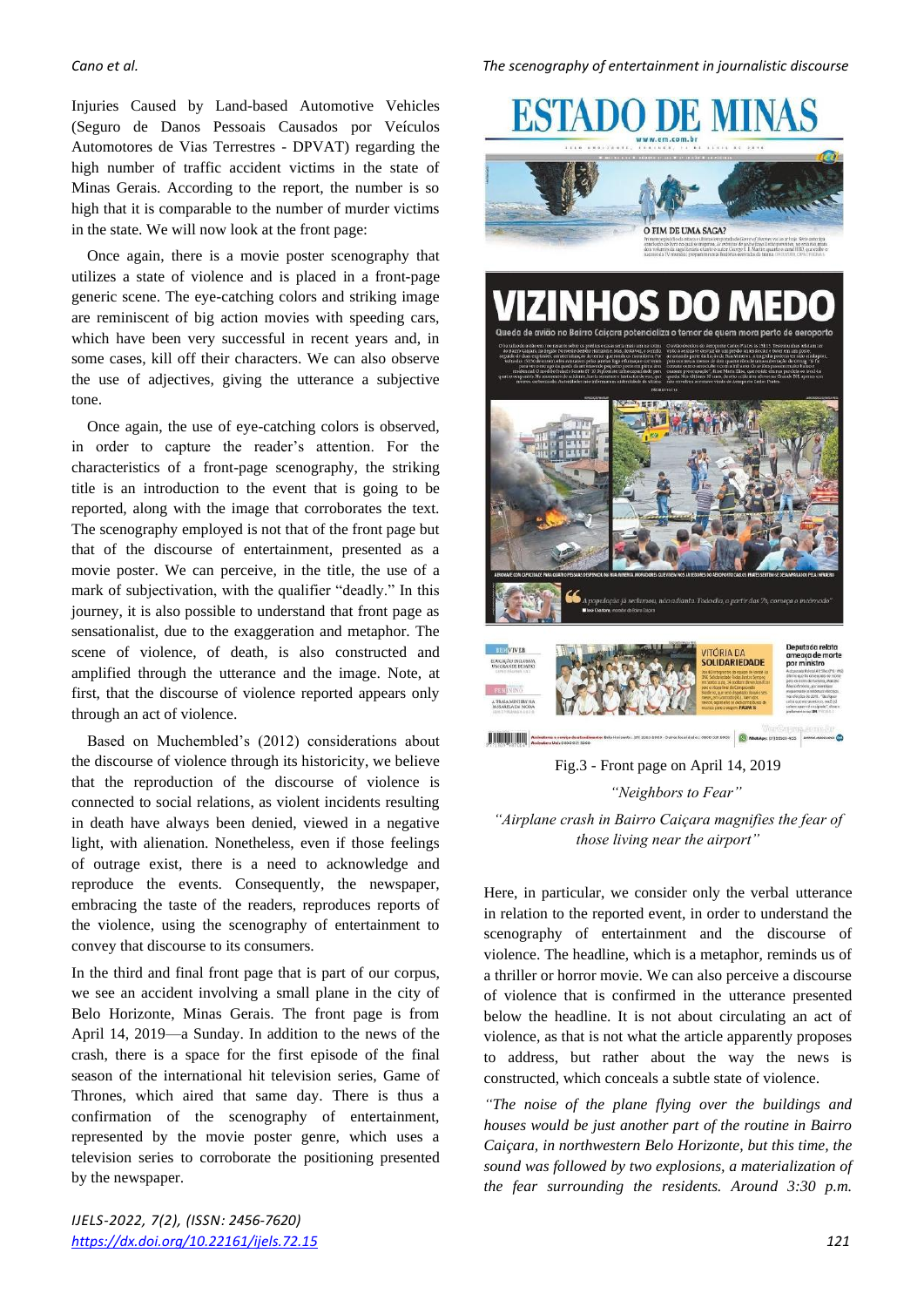*yesterday, they saw fire and smoke through their windows and ran to see the damage from the small aircraft crash in the residential area. The French model Socata ST-10 Diplomate had room for four occupants. At the time of the accident, there was only the flight instructor, who was incinerated. The authorities did not disclose the victim's identity".*

In this short passage, from the beginning of the story, we observe a phrasing that is almost literary or, perhaps, like a synopsis of a movie. The way the enunciator presents the account reproduces a setting that is a forgotten place, in which the fear and dread surrounding the residents materialize, producing a state of violence. Furthermore, the scenography of entertainment is not justified solely by the headline but also by the way the text is constructed. A reader who was shown this introduction to the article out of context might say it was a short story, a chronicle, a synopsis, as we noted above, or some other genre of that type.

The newspaper's simulacra of truth, factuality and neutrality work in its articles as a way to give it credibility and impartiality. Consequently, when a front page such as this is constructed, the strategies that cause a scenography of violence and entertainment to be perceived go unnoticed by the reader. As such, the metaphor, the literary text, and the state of violence produced are relegated to the background. The scenography of entertainment thus implicates the readers in the enunciation that is presented, and they are, to a certain extent, compelled to believe in the purported impartiality and credibility of the newspaper.

Finally, corroborating the scenography of entertainment and, in a certain way, expanding it is the mention of the series Game of Thrones. Considering that it is an international hit and has a major influence through its script and performances, it is natural that a journalistic publication would reference the opening of its final season. There is thus a path constructed, beginning with the headline "The end of a saga?" with images of the main characters in the series. As a type of invitation, readers enter into the movie poster scene, in which the series is only a secondary production but one that is eagerly anticipated. The feature film would be represented by the main headline "Neighbors to Fear," which even has a synopsis below the title. The representation of entertainment is therefore present not only through an event that is transformed but also through a production with entertainment purposes, which confirms the entire scene constructed. The images, the headlines, and the use of other entertainment productions are all used—in the strategies of journalistic discourse—to confirm the scenography of entertainment, which employs, to a certain degree, states of violence.

### **VI. FINAL CONSIDERATIONS**

Based on the premise that DA has established a corpus focused on media discourses, our proposal was to understand how the discourse of entertainment and the discourse of violence appear in journalistic discourse through scenes of enunciation, more precisely movie poster scenography. We observed that journalistic discourse is constituted in an interdiscursive relationship, within which different discourses can be perceived. We can infer that newspaper readers not only become informed about world affairs but also become consumers of other discourses, whether consciously or not.

Additionally, by using entertainment, journalistic discourse causes individuals to have their needs for amusement satisfied. We know that entertainment, converted into a capitalist industry, must be sold and generate a profit. As such, the newspaper, which is also a capitalist industry, appropriates the strategies of entertainment, such as eye-catching colors, striking images, and metaphorical and sensationalist utterances, giving it a dual role: to provide amusement and entertainment for its readers and to generate a profit. Those strategies were found in the analyses proposed.

Additionally, the discourse of violence is present—visibly or invisibly—in news coverage and appears in a scenography of entertainment. Indeed, that entertainment resides in the way the discourse is presented and how it embraces the desires of the reading subjects, in order to constitute journalistic discourse. Thus, recalling Maingueneau's (2015) assertion, the scene of enunciation is a metaphor for the theater, in which the subjects place themselves in a staging to demonstrate what they desire. Journalistic discourse is therefore presented through the metaphor of entertainment, in order to construct a scene that engages its co-enunciators.

In this vein, we emphasize that the strategies of scenes of enunciation offer an experience to the reader, enabling them to interact with the discourse of violence and the discourse of entertainment. The reading public, however, is not conscious of that interaction. They believe that they are consuming information, but they are also consuming reality transformed into film, fiction, and literature. We know that the newspaper under analysis is considered a newspaper of record, that it has credibility. Those characteristics emerge from the simulacrum created by the newspaper itself, which causes it to be considered impartial and credible. It is thus important to raise discussions about the role that is played, as a reader, in relation to those journalistic publications.

Studies on scenes of enunciation allow us to understand the strategies of the newspaper. It is thus possible to perceive how journalistic discourse uses strategies such as